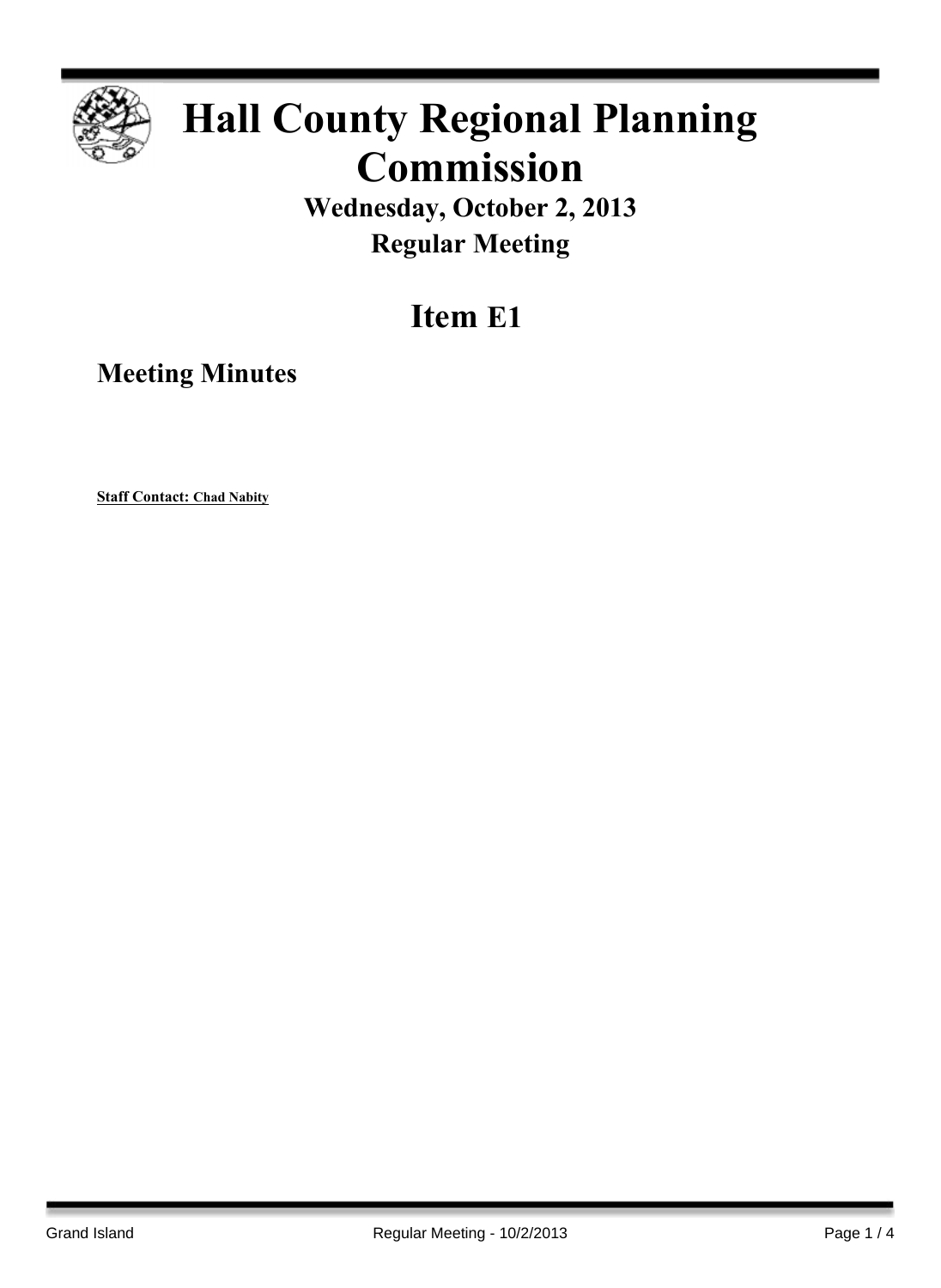

#### THE REGIONAL PLANNING COMMISSION OF HALL COUNTY, GRAND ISLAND, WOOD RIVER AND THE VILLAGES OF ALDA, CAIRO, AND DONIPHAN, **NEBRASKA**

### **Minutes** for September 4, 2013

The meeting of the Regional Planning Commission was held Wednesday, September 4, 2013, in the Community Meeting Room - City Hall – Grand Island, Nebraska. Notice of this meeting appeared in the "Grand Island Independent" August 24, 2013.

| Present: Leslie Ruge | Pat O'Neill   |
|----------------------|---------------|
| <b>Bill Hayes</b>    | Deb Reynolds  |
| Karen Bredthauer     | Don Snodgrass |
| <b>Mark Haskins</b>  |               |
|                      |               |

Absent: Scott Eriksen, Julie Connelly, Jaye Monter, John Amick, Dennis **McCarty** 

Other:

Staff: Chad Nabity, Rose Rhoads

Press:

#### **1. Call to order.**

Chairman O'Neill called the meeting to order at 6:00 p.m.

O'Neill stated that this was a public meeting subject to the open meetings laws of the State of Nebraska. He noted that the requirements for an open meeting were posted on the wall in the room and easily accessible to anyone who may be interested in reading them.

#### **2. Minutes of August 7, 2013 meeting.**

A motion was made by Ruge to approve the meeting minutes and seconded by Bredthauer to approve the Minutes of the August 7, 2013 meeting as mailed.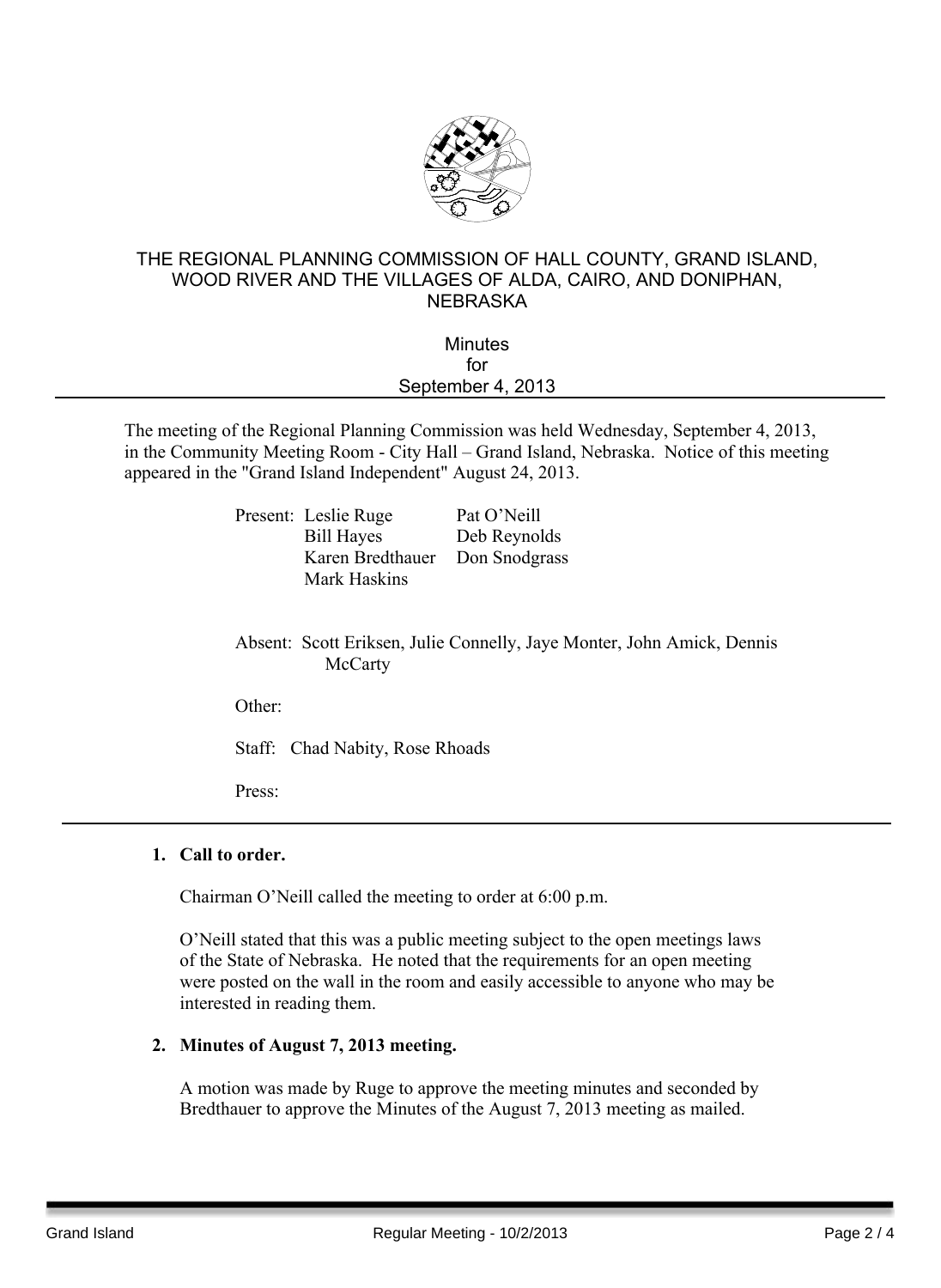The motion carried with 7 members present and 6 voting in favor (Hays, Reynolds, O'Neill, Haskins, Ruge, and Bredthauer) and 1 member present abstaining (Snodgrass).

#### **3. Request Time to Speak.**

No one requested time to speak.

**4. Public Hearing – Rezone -** A request to rezone the properties from CD to revised CD for Lot 1 of the Grand Island Mall 13th Subdivision, in the City of Grand Island, Hall County, Nebraska. (C-22-2013GI)

O'Neill opened the Public Hearing.

Nabity explained this proposed development would move the building envelope and increase the size of the proposed building on this lot from 5,760 square feet (including the gas island canopy)to a 7,650 square foot building.

O'Neill closed the Public Hearing.

A motion was made by Hayes and seconded by Reynolds to approve the Rezone from CD – Commercial Development Zone to Amended CD – Commercial Development Zone.

A roll call vote was taken and the motion passed with 7 members present and voting in favor (Hayes, Snodgrass, O'Neill, Bredthauer, Ruge, Reynolds and Haskins) and no one voting against.

- **5. Final Plat – Elrod Estates 2 nd Subdivision** located east of Saturn St and south of Apollo Ave., in Alda, in Hall County, Nebraska. Consisting of (4 Lots) and 1.678 acres.
- **6. Final Plat – Kenmare 3 rd Subdivision** located west of Blaine Street and west of Wicklow Drive, in the City of Grand Island, in Hall County, Nebraska. Consisting of (1 Lot) and 7.725 acres.

A motion was made by Bredthauer and seconded by Haskins to approve the plat as presented. A motion was also made to approve the Final Plat for Elrod Estates 2 nd Subdivision and Kenmare 3 rd Subdivision.

A roll call vote was taken and the motion passed with 7 members present and voting in favor (Snodgrass, O'Neill, Hayes Bredthauer, Ruge, Reynolds and Haskins) and no one voting against.

#### **7. Planning Director's Report.**